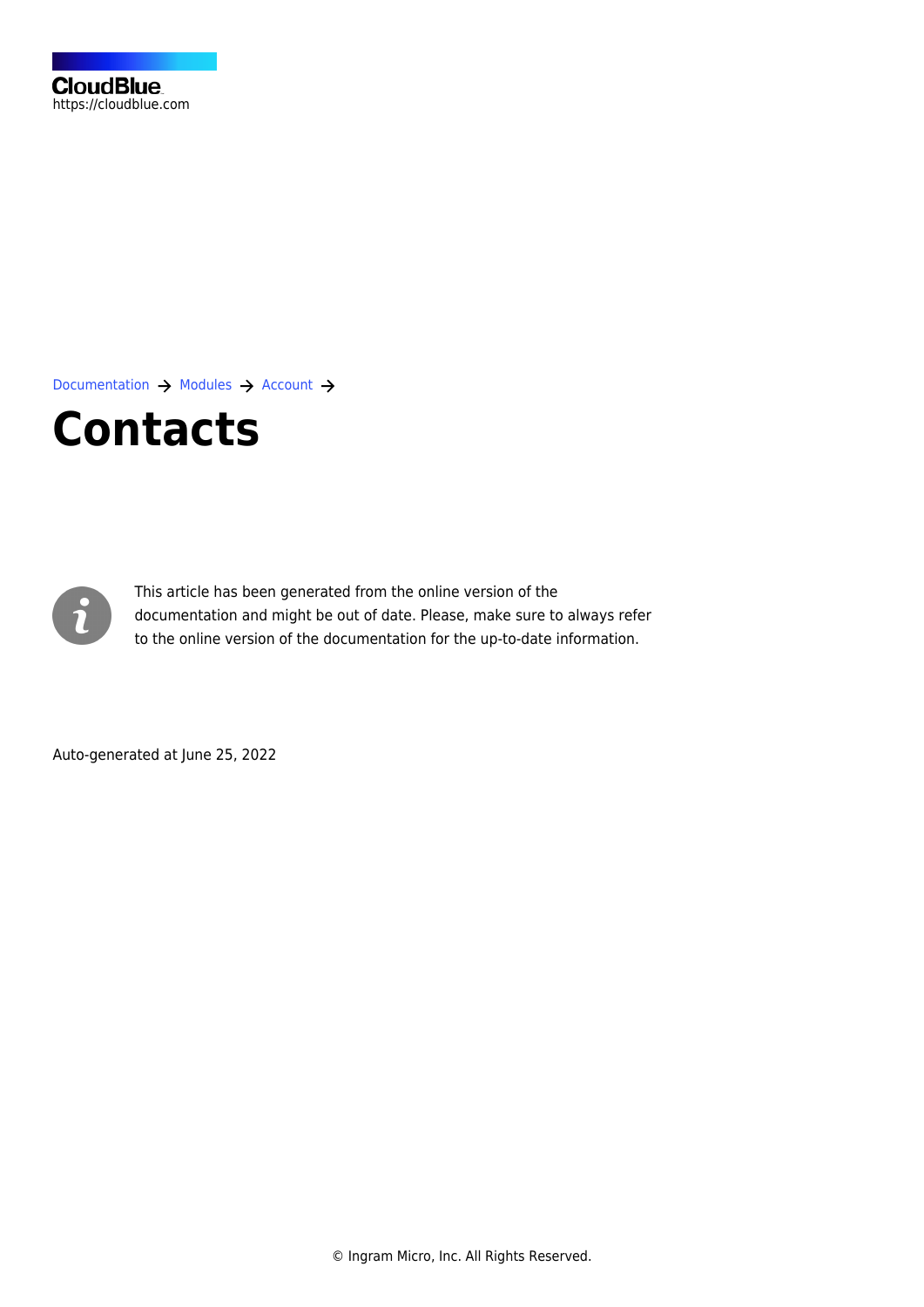## **CloudBlue**

Access the **Contacts** section of the Accounts module to adjust your technical and business contacts on the CloudBlue Connect platform. The following describes business and technical contact concept on the Connect platform and showcase how to edit these contacts.

## **Managing Contacts**

Click the **Manage User** button next to your **Technical contacts** or **Business contacts** to manage users that should represent these contacts.

|                  | <b>CloudBlue</b> | $\mathbb{H}$ Account $\vee$ |                                                                                                                                                                                                                                                                                                                                                                                                                                                                                                                                                                             |                                                   |                              | @ HELP | o |  | <b>Front Street Inc</b><br>Vendor · Robert Balboa |
|------------------|------------------|-----------------------------|-----------------------------------------------------------------------------------------------------------------------------------------------------------------------------------------------------------------------------------------------------------------------------------------------------------------------------------------------------------------------------------------------------------------------------------------------------------------------------------------------------------------------------------------------------------------------------|---------------------------------------------------|------------------------------|--------|---|--|---------------------------------------------------|
|                  | Account          |                             | Contacts <sup>®</sup>                                                                                                                                                                                                                                                                                                                                                                                                                                                                                                                                                       |                                                   |                              |        |   |  |                                                   |
| 自                | General          |                             |                                                                                                                                                                                                                                                                                                                                                                                                                                                                                                                                                                             | $\mathcal{A}$ , Technical contacts + MANAGE USERS |                              |        |   |  |                                                   |
| $\frac{24}{100}$ | <b>Users</b>     |                             | Sometimes your partners need to get in touch with someone about technical issues with your account, whether it's for critical<br>security information, to warn you about issues that could cause downtime, API changes or connectivity problems. The Technical                                                                                                                                                                                                                                                                                                              |                                                   |                              |        |   |  |                                                   |
|                  | Groups           |                             | Contacts list includes the person(s) account owners have determined to be the best point of contact in the event some technical<br>issues arise. These contacts will be visible to your partners who have an active contractual relationship with your account.                                                                                                                                                                                                                                                                                                             |                                                   |                              |        |   |  |                                                   |
| B                | Contacts         | <b>NAME</b>                 |                                                                                                                                                                                                                                                                                                                                                                                                                                                                                                                                                                             |                                                   | EMAIL                        |        |   |  |                                                   |
| ⇔                | Links            |                             | Robert Balboa<br>UR-149-860-972                                                                                                                                                                                                                                                                                                                                                                                                                                                                                                                                             |                                                   | robertbalboa@frontstreet.com |        |   |  |                                                   |
|                  | Helpdesk         |                             |                                                                                                                                                                                                                                                                                                                                                                                                                                                                                                                                                                             |                                                   |                              |        |   |  |                                                   |
|                  | Reports          |                             | $\triangleq$ Business contacts<br>+ MANAGE USERS<br>Sometimes your partners need to get in touch with someone about business issues with your account, whether it's for<br>contractual issues/question, to warn you about license/terms expiration or billing issues/questions. The Business Contacts list<br>includes the person(s) account owners have determined to be the best point of contact in the event some business<br>issues/questions arise. These contacts will be visible to your partners who have an active contractual relationship with your<br>account. |                                                   |                              |        |   |  |                                                   |
|                  |                  | <b>NAME</b>                 |                                                                                                                                                                                                                                                                                                                                                                                                                                                                                                                                                                             |                                                   | <b>EMAIL</b>                 |        |   |  |                                                   |
|                  |                  |                             | Robert Balboa<br>UR-149-860-972                                                                                                                                                                                                                                                                                                                                                                                                                                                                                                                                             |                                                   | robertbalboa@frontstreet.com |        |   |  |                                                   |

ect © 2021 — Ingram Micro Inc. All Rights Reserved. — <u>Privacy | Terms of Service</u> - Version 22.0.1888-g3103f39

|                | <b>CloudBlue</b> | $\mathbb{E}$ Account $\vee$                                                                                            |                                                      |                                                                                                                             | <b>O</b> HELP           | ⊡                                                               | Front Street Inc<br>Vendor - Robert Balboa | $\checkmark$ |
|----------------|------------------|------------------------------------------------------------------------------------------------------------------------|------------------------------------------------------|-----------------------------------------------------------------------------------------------------------------------------|-------------------------|-----------------------------------------------------------------|--------------------------------------------|--------------|
| <b>Account</b> |                  | Contacts 6                                                                                                             |                                                      |                                                                                                                             |                         |                                                                 |                                            |              |
| 自              | General          | २ Technic                                                                                                              | <b>Manage business contacts</b><br>Q Search for user |                                                                                                                             |                         |                                                                 |                                            |              |
| 22             | <b>Users</b>     | Sometimes yo<br>security inform                                                                                        |                                                      |                                                                                                                             |                         | ter it's for critical<br>ems. The Technical                     |                                            |              |
| E              | Groups           | <b>Contacts list in</b><br>issues arise.                                                                               | Robert Balboa<br>UR-149-860-972                      | robertbalboa@frontstreet.com                                                                                                | $\overline{\mathsf{S}}$ | vent some technical<br>your account.                            |                                            |              |
| ē              | Contacts         | <b>NAME</b>                                                                                                            | Robert Balboa Jr.<br>UR-154-862-973                  | balboajr@frontstreet.com                                                                                                    | $\checkmark$            |                                                                 |                                            |              |
| $\bigoplus$    | Links            | <b>Robert Balbo</b><br>UR-149-860-97                                                                                   |                                                      |                                                                                                                             |                         | E                                                               |                                            |              |
| □              | Helpdesk         |                                                                                                                        |                                                      |                                                                                                                             |                         |                                                                 |                                            |              |
| ジン             | Reports          | $\triangleq$ Busines<br>Sometimes yo<br>contractual is:<br>includes the p<br>issues/questio<br>account.<br><b>NAME</b> |                                                      |                                                                                                                             |                         | er it's for<br>iness Contacts list<br>siness<br>nship with your |                                            |              |
|                |                  | Robert Balbo<br>UR-149-860-97                                                                                          |                                                      | CANCEL                                                                                                                      | SAVE                    |                                                                 |                                            |              |
|                |                  |                                                                                                                        |                                                      | CloudBlue Connect @ 2021 - Ingram Micro Inc. All Rights Reserved. - Privacy   Terms of Service - Version 22.0.1888-g3103f39 |                         |                                                                 |                                            |              |